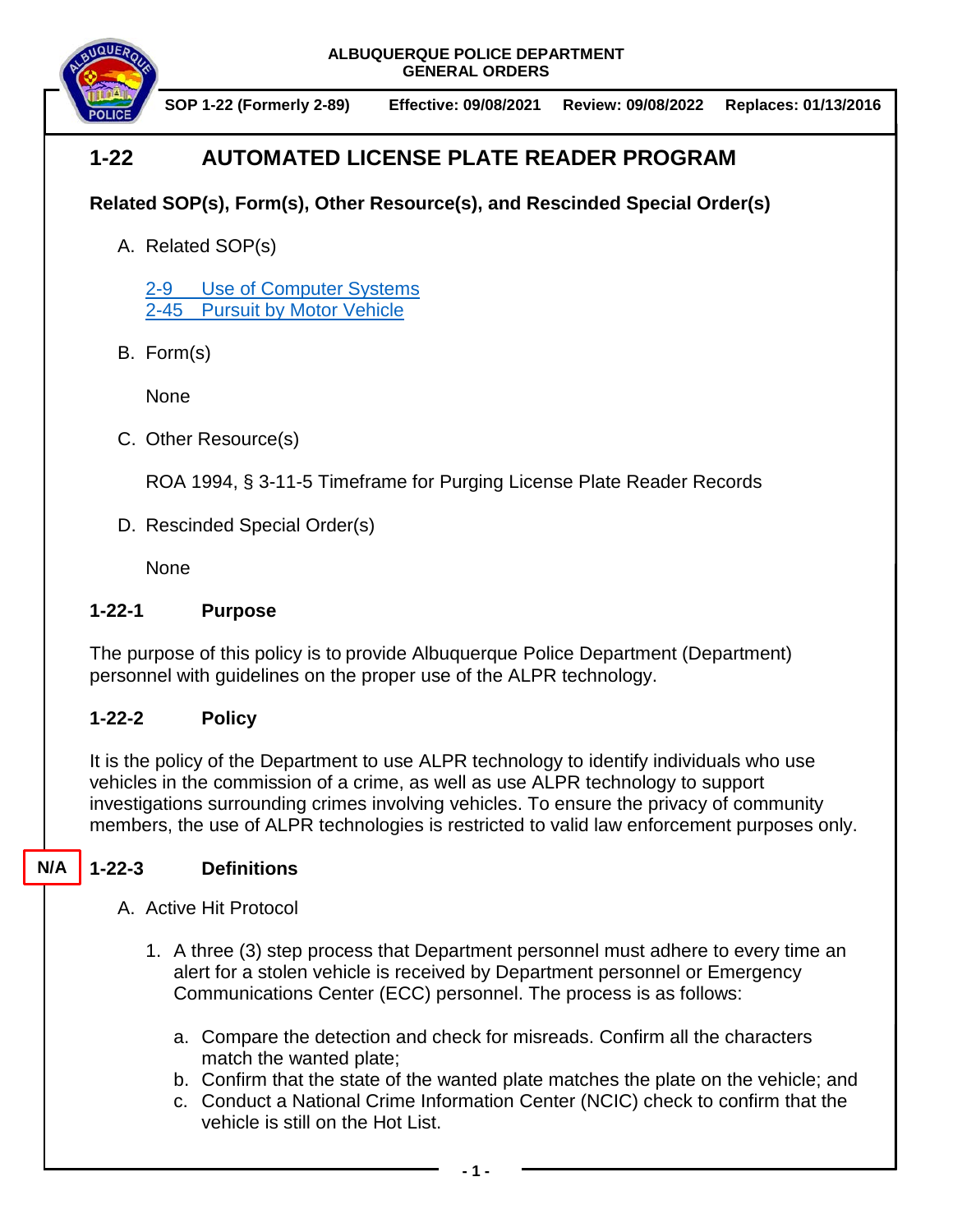### **ALBUQUERQUE POLICE DEPARTMENT GENERAL ORDERS**



- **SOP 1-22 (Formerly 2-89) Effective: 09/08/2021 Review: 09/08/2022 Replaces: 01/13/2016**
- B. ALPR Alert

A visible and/or audible notification to Department personnel that a license plate scanned by an ALPR is on a prepared Hot List.

C. ALPR Alert Software

Vendor-supplied software that allows Department personnel to receive ALPR Alert notifications.

D. ALPR Operator

Department personnel who have been authorized to use Department ALPR technologies.

E. Fixed ALPR Technology

An ALPR camera that is permanently affixed to a structure.

F. Hot List

A list of license plates of interest that are transmitted to an ALPR-equipped vehicle, a fixed system, or a portable system. License plates shall only be entered onto the Hot List for a valid law enforcement purpose.

G. Plate Read

The associated image and data of a license plate that are scanned by an ALPR camera.

H. Portable ALPR Technology

An ALPR camera that is transportable and can be moved and deployed in a variety of venues based on crime trends or the operational needs of the Department.

I. Vehicle-Mounted ALPR Technology

An ALPR camera affixed, either permanently (hardwired) or temporarily (e.g., magnetmounted), to a law enforcement vehicle for mobile deployment.

### **1-22-4 Rules and Responsibilities**

A. ALPR Operations

**6**

1. All sworn personnel, Police Service Aides (PSA), Crime Analyst Unit, Real Time Crime Center (RTCC), and ECC personnel shall have access to the Department